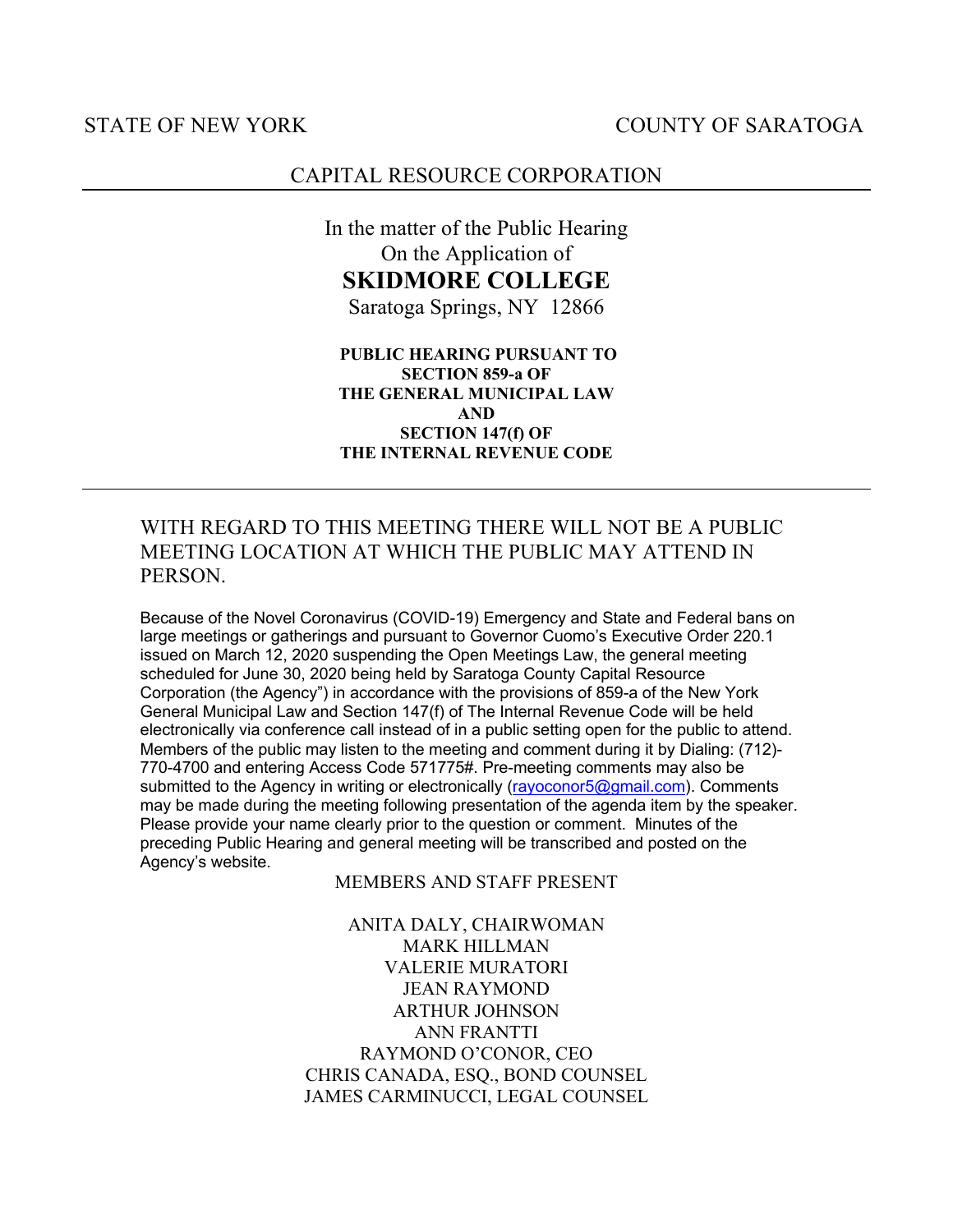Good afternoon. My name is Anita Daly and I am the Chairperson of the Saratoga County Capital Resource Corporation (the "Issuer") in connection with the project which is the subject of this public hearing.

Today I am holding this Public Hearing to allow citizens to make a statement, for the record, relating to the involvement of the Issuer with a project (the "Proposed Project") for the benefit of Skidmore College, a New York not-for-profit education corporation (the "College"). As a result of the ban on large meetings or gatherings and the suspension of the Open Meetings Law relating to public hearings pursuant to Executive Orders issued by Governor Cuomo in response to the novel Coronavirus (COVID-19) and Revenue Procedure 2020-21 issued by the Internal Revenue Service, this Public Hearing is being held electronically via conference call rather than in person.

The Proposed Project consists of the following: (A) the refinancing of the Dormitory Authority of the State of New York Skidmore College Revenue Bonds, Series 2011A issued on February 4, 2011 in the aggregate principal amount of \$32,425,000 (the "Prior Bonds"), which Prior Bonds were issued to finance (1) (a) the construction of residential apartment units (the "Series 2011 Facility") on the College's campus (the "Campus") located at 815 North Broadway in the City of Saratoga Springs, Saratoga County, New York (the "Series 2011 Land") and (b) the acquisition and installation of various machinery and equipment therein and thereon (the "Series 2011 Equipment") (the Series 2011 Land, the Series 2011 Facility and the Series 2011 Equipment collectively referred to hereinafter as the "Series 2011 Project Facility") and (2) the refinancing of the Dormitory Authority of the State of New York Skidmore College Insured Revenue Bonds, Series 1998 issued on November 12, 1998 in the aggregate principal amount of \$14,625,000 (the "Series 1998 Bonds"), which Series 1998 Bonds were used to finance (a) (i) renovations of Palamountain Hall, including modifications to the mechanical and electrical support systems; (ii) construction of an addition to and renovations of Starbuck Center, including modifications to the mechanical and electrical support systems; (iii) construction of an addition on the southwest side of Case Center; (iv) construction of an addition on the southeast side of Case Center; (v) construction of an addition to the Filene Music Building and modifications to the main entrance way to the campus; (vi) construction of the Tang Teaching Museum/Gallery, museum and art gallery; (vii) pedestrian improvements in the vicinity of the Scribner Library and the Tang Teaching Museum/Gallery; (viii) removal and replacement of the existing water tower; (ix) renovations of Moore Hall, including modifications to the mechanical and electrical support systems; and (x) exterior renovations to the Field House (collectively, the "Series 1998 Facility") located on the Campus (the "Series 1998 Land"); and (b) the acquisition and installation of various machinery and equipment therein and thereon (the "Series 1998 Equipment") (the Series 1998 Land, the Series 1998 Facility and the Series 1998 Equipment collectively referred to hereinafter as the "Series 1998 Project Facility"); (B) (1) the construction and acquisition of the construction, improvement and equipping of approximately 145,000 square feet of additions and renovations to the Center for Integrated Sciences (comprising the East Wing addition, New Dana renovations, and Old Dana renovations) (collectively, the "Series 2020 Facility" and together with the Series 2011 Facility and the Series 1998 Facility, the "Facility") located on the Campus (the "Series 2020 Land" and together with the Series 2011 Land and the Series 1998 Land, the "Land") and (2) the acquisition and installation of various machinery and equipment therein and thereon (the "Series 2020 Equipment" and together with the Series 2011 Equipment and the Series 1998 Equipment, the "Equipment") (the Land, the Facility and the Equipment collectively referred to hereinafter as the "Project Facility"), all of the foregoing to constitute an educational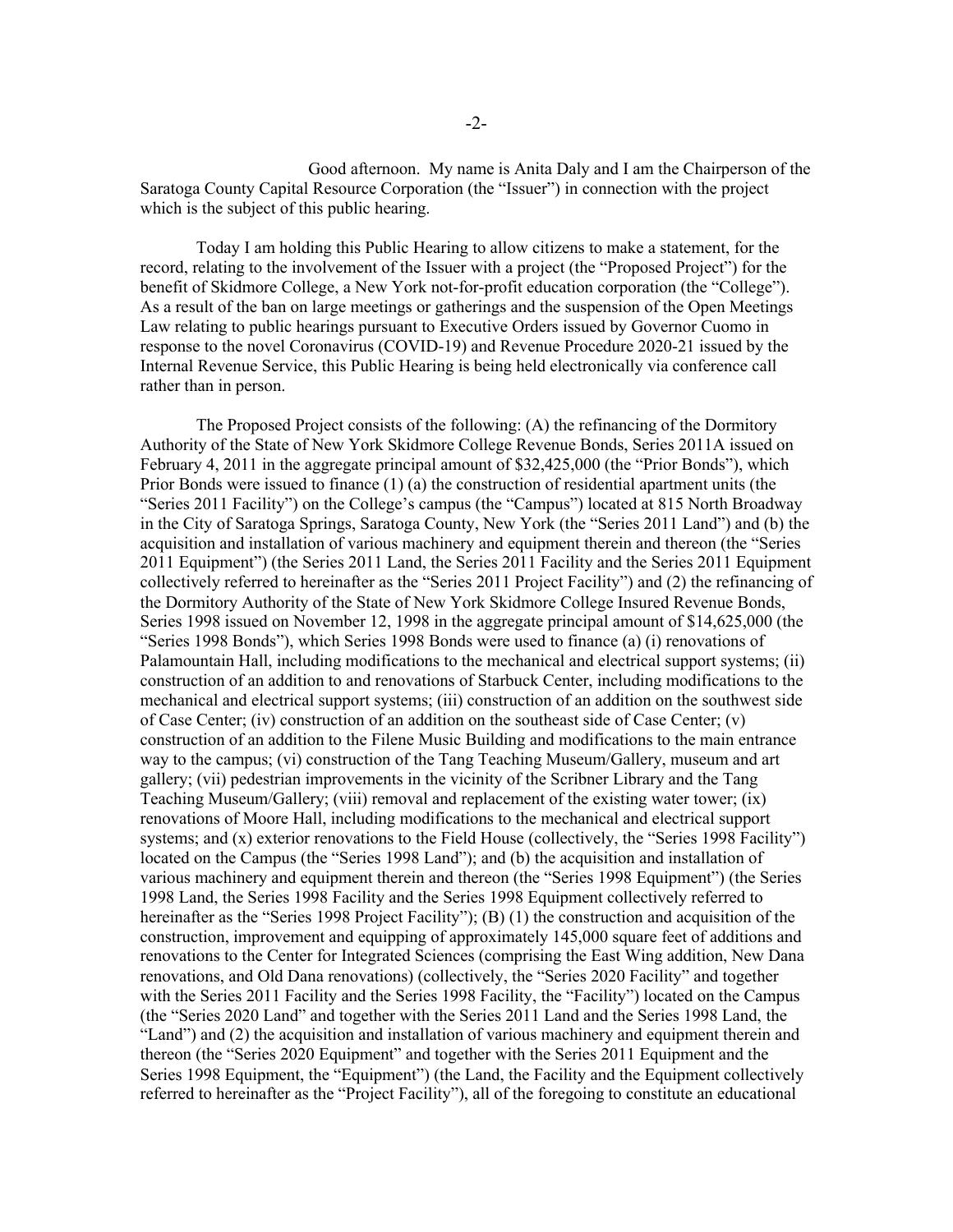facility and other directly and indirectly related activities for use by the College; (C) the financing of all or a portion of the costs of the foregoing by the issuance of tax-exempt and/or taxable revenue bonds of the Issuer in one or more issues or series in an aggregate principal amount sufficient to pay the cost of undertaking the Initial Project, together with necessary incidental costs in connection therewith, estimated to be approximately \$60,000,000 and in any event not to exceed \$70,000,000 (the "Obligations"); (D) the payment of all or a portion of the costs incidental to the issuance of the Obligations, including issuance costs of the Obligations and any reserve funds as may be necessary to secure the Obligations; and (E) the making of a loan (the "Loan") of the proceeds of the Obligations to the College or such other person as may be designated by the College and agreed upon by the Issuer.

This hearing is required under Section 147(f) of the Internal Revenue Code of 1986, as amended (the "Code"). Pursuant to Section 147(f) of the Code, if any portion of the Obligations is intended to be issued as federally tax-exempt obligations (the interest on will be excludable from the gross income of the holders thereof for federal income tax purposes), then prior to issuing such portion of the Obligations, (A) the Issuer must hold a public hearing on the nature and location of the Project Facility and the issuance of the Obligations and (B) thereafter the Board of Supervisors of Saratoga County, New York (the "Board of Supervisors") must approve the issuance of the Obligations.

The purpose of this Public Hearing is to solicit public comment. We are not here to answer questions, although in the course of this Public Hearing we will consider questions if we have the information to answer the question and there is sufficient time to consider such questions.

The Chief Executive Officer of the Issuer caused notice of this Public Hearing to be published on June 19, 2020 in The Daily Gazette, a newspaper of general circulation available to the residents of the City of Saratoga Springs, New York. **C**opies of the notice of this Public Hearing are available on the Issuer's website at http://www.saratogacapitalresource.com/.

By way of operating rules, if you wish to make a public comment, please identify yourself. Please wait to be recognized and, once recognized, please state your name and address for the record.

Now, before formally beginning this Public Hearing, I am going to suggest waiving the full reading of the public hearing notice, unless there is any objection, and instead request that the full text be inserted into the public record.

The comments received today at this Public Hearing will be presented to the members of the board of directors of the Issuer at or prior to the meeting at which the members of the Issuer will consider whether to approve the undertaking of the Project by the Issuer and the issuance of the Obligations by the Issuer. The comments received today at this Public Hearing will also be presented to the Board of Supervisors.

I will now introduce Donna Ng, Vice President for Finance and Administration of the College, who will describe the Proposed Project in further detail.

Donna Ng stated the project that she is going to describe is the Center for Integrated Sciences. This is an addition to an existing Science Facility, so currently Skidmore College has